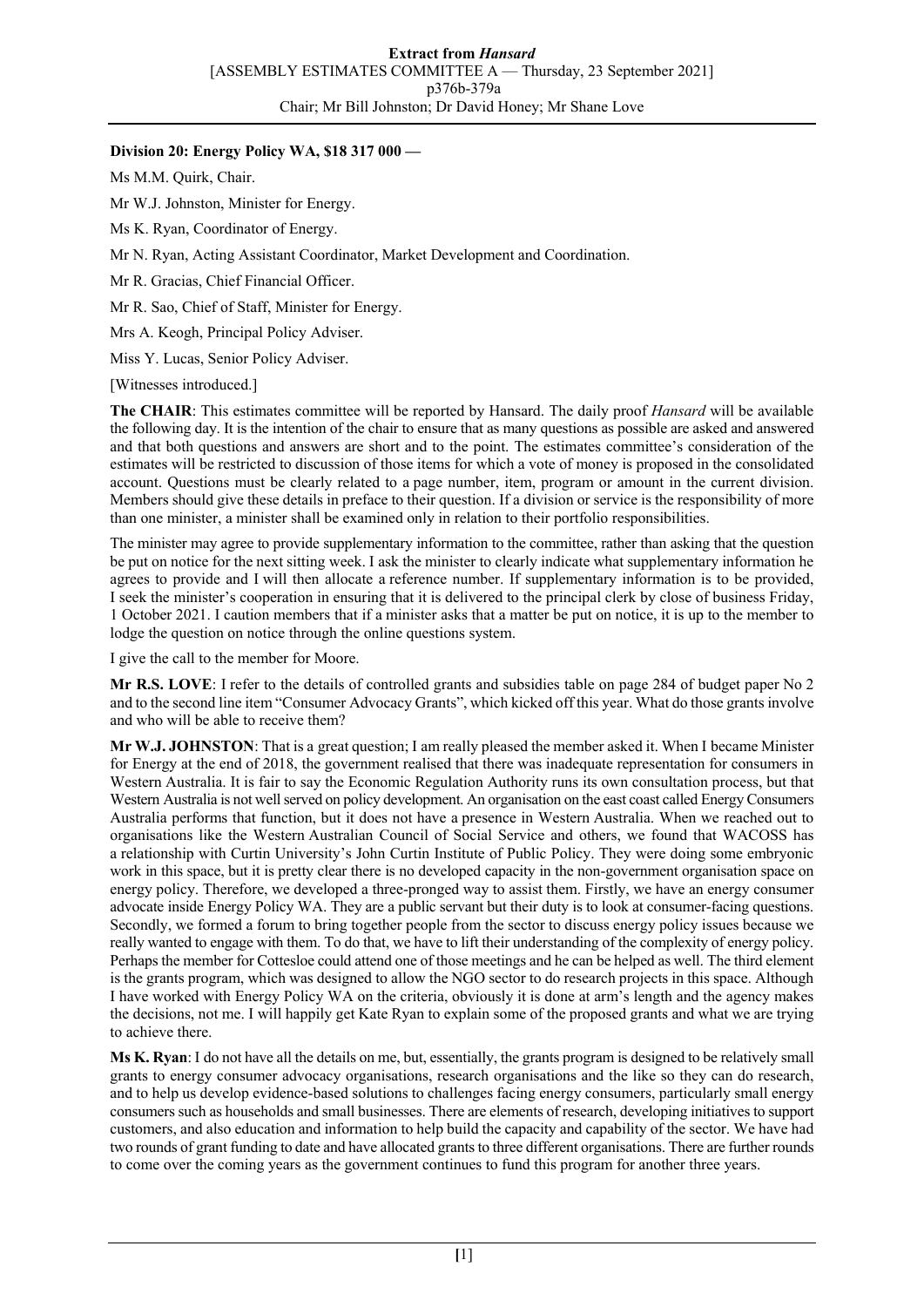**Dr D.J. HONEY**: I refer to the service summary on page 282 of budget paper No 2, volume 1, and the line item "Development and Implementation of Energy Policy". Can the minister confirm that the 20-year whole-of-system plan released last year produced four scenarios, none of which track close to net zero emissions by 2040?

**Mr W.J. JOHNSTON**: I am very happy to talk about the whole-of-system plan. The whole-of-system plan is not an emissions-driven modelling process; it is designed to provide a range of scenarios to see whether investments in the transmission system meet the needs of the system. None of these scenarios is either a prediction of the future or an expectation of the future. That is the whole point of those scenarios. Two of the scenarios show massive growth in demand for electricity. Nobody thinks that that is going to occur, but it is good to know that if there is significant growth in demand in the south west interconnected system, we will know how to accommodate that. It also modelled, without a carbon objective, what will happen with carbon through this process. For the first time ever we have a baseline to work from. That has never been available to us before. We can now do further rounds of modelling because a model has been built. Think about what they did: they built a model that worked on a half-hour basis for 20 years. Think about that. They ran a model that gives an answer for 30 minutes at a time over a 20-year period. That is an extraordinary achievement and it cost a million dollars. It was done by Ernst & Young Australia. For the first time ever, we have a detailed model of the SWIS on which we now run scenarios to see outcomes. The member knows we have already announced that we are bringing forward the next round of WOSP modelling with carbon objectives built into it. The good news is that all scenarios have been done. Remember, the south west interconnected system produces less carbon emissions than the national electricity market for each unit of electricity. The national electricity market uses, in round figures, about 60 per cent coal; we use 40 per cent coal. We have more renewables than they do on the east coast.

Our starting point is better than that of the east coast. All four scenarios show that even without policy intervention, we can reduce carbon emissions by up to 70 per cent for the south west interconnected system. The government can then make policy decisions, if it is minded to, to get any outcome that it wants for its carbon objective. One of the things that we can do, because we have a capacity market, is apply the capacity market to support the outcomes that we want in the south west interconnected system. We can make sure that the decisions that we make support the outcomes that we are trying to achieve.

[4.50 pm]

**Dr D.J. HONEY**: Looking at the report from this agency and the scope of the whole-of-system plan modelling, if we look at "Box 1: Modelling exclusions", we can see that it excludes future government policy. The report states —

Existing government policy has been included. As there is no explicit climate or emissions reduction policy targeting the electricity sector, no State or Federal target or carbon price has been included in the modelling.

**Mr W.J. JOHNSTON**: That is correct because that was true at the time.

**Dr D.J. HONEY**: Given that the minister has lectured us in this chamber on a number of occasions about the reality of climate change and the fact that we have to move to a zero carbon economy, surely it would be a key part of this agency's function to show how we can provide energy in this state with zero carbon emissions. Furthermore, it seems as though the Premier is skirting around the issue but is heading towards zero net carbon emissions by 2050. How can we develop a whole-of-system plan if the government will not include a clear target for a reduction in carbon emissions?

**The CHAIR**: The member referred to a box.

**Mr W.J. JOHNSTON**: I am happy to answer the question.

**The CHAIR**: Which page are we on?

**Mr W.J. JOHNSTON**: That is the box in the whole-of-system plan, not in the budget papers.

**The CHAIR**: Where are we in the budget papers?

**Dr D.J. HONEY**: We are exactly where we were before, which is on page 282 and the line item "Development and Implementation of Energy Policy".

**The CHAIR**: I will give the call to the minister. That caused some confusion. If the minister wants to answer the question, he can.

**Mr W.J. JOHNSTON**: The member is right. At the time the first whole-of-system plan was done, the commonwealth government had provided no leadership on carbon. It is exactly what the member pointed out in that box. What that box says is the reality of that situation. If the member remembers, before I became the Minister for Energy, the federal Minister for Resources, Energy and Northern Australia was Hon Josh Frydenberg, the now Treasurer. He proposed the energy guarantee. Does the member remember what that was? Effectively, it was a carbon target. Unfortunately, the carbon target got rolled. What the government of Western Australia was keen to do with that carbon target was to make sure that the carbon target acknowledged the good work that had been done in Western Australia already.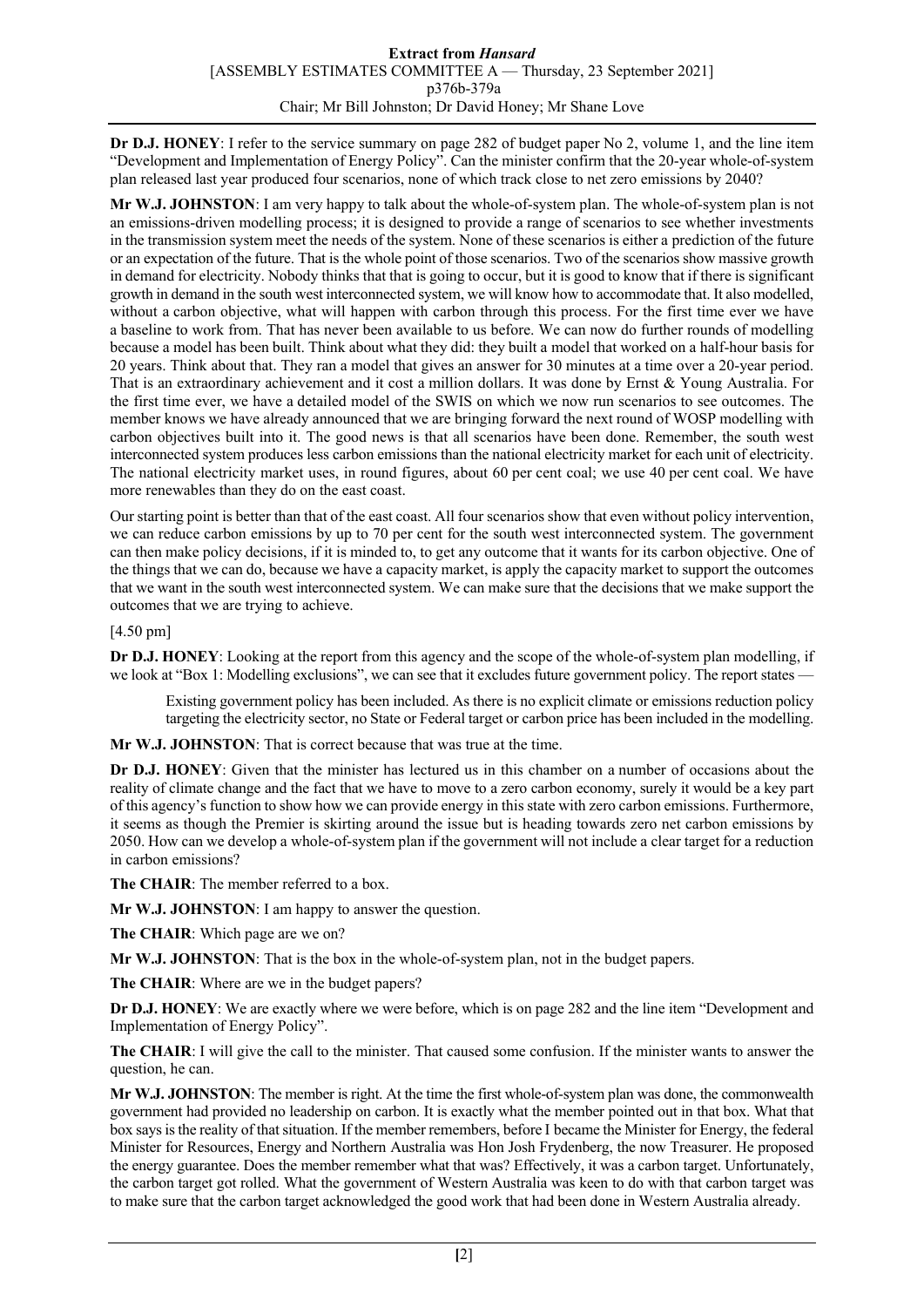## **Extract from** *Hansard* [ASSEMBLY ESTIMATES COMMITTEE A — Thursday, 23 September 2021] p376b-379a Chair; Mr Bill Johnston; Dr David Honey; Mr Shane Love

The member made an assumption that is not based on evidence—that we are not planning for a low-carbon future. The first point I make is that the whole-of-system plan shows that without any government intervention, we can have a 70 per cent reduction in carbon emissions in the south west interconnected system. That is before we make government interventions. I will tell you what: the one thing that we will not do is build an energy source 2 000 kilometres north of Perth and say that 40 per cent of all the electricity in Western Australia from the south west interconnected system will come from outside the interconnected system, because that would create a contingency on the system that is five times larger than the current largest contingency, which is Collie. As the member knows, because I am sure he has spoken to the Australian Energy Market Operator, which would tell him this, AEMO works on N minus 2—that is, the total volume of electricity being produced at any moment less the two largest units on the system. If the largest unit is the wire leading to the north, that becomes the largest contingency. At the moment, our largest contingency is 300 megawatts for Collie, so the spinning reserve for Collie is 300 megawatts, but building 2 000 kilometres to the north with a single electric wire would mean that the single-largest contingency would become 1 500 megawatts and we would need a spinning reserve to support not 300 megawatts, but 1 500 megawatts. That is why the Australian Energy Market Operator says that if we were to implement a plan for a single-source energy source 2 000 kilometres north of Perth, we would need to build three separate transmission connections, and that would push up the cost by several billion dollars. That is why no-one with a brain thinks that building a renewable energy project 2 000 kilometres north of Perth is a plan for the future.

The whole-of-system plan shows that the cheapest future energy generation is to build renewable energy around Collie in the south where the transmission infrastructure already exists. It is not just about the cost of the generation; it is about the cost of the transmission and the generation together. Because the cost of transmission from the south is less than building 2 000 kilometres to the north, and the contingency reserve is lower because we can have a spread of facilities and not be reliant on a single transmission line, that is a much more sensible and lower cost option. That is what the whole-of-system plan shows and that is why no-one in the electricity industry thinks it is a sensible idea to build a single contingency 2 000 kilometres north of Perth.

[Ms M.M. Quirk took the chair.]

**Dr D.J. HONEY**: That is not the question that I asked. That was cheap and misleading pointscoring. The question was whether the minister thought it was prudent for the agency to include a goal of zero net emissions in its whole-of-system plan. That was the question, not some cheap pointscoring -

**Mr W.J. JOHNSTON**: No, that was not the question the member asked me.

**Dr D.J. HONEY**: That was the question.

**Mr W.J. JOHNSTON**: I am sorry, but the member is obviously confused because that was not the question he asked me.

**Dr D.J. HONEY**: It was the question.

**Mr W.J. JOHNSTON**: He asked whether the whole-of-system plan was a sensible way forward.

**Dr D.J. HONEY**: No, I did not. I asked —

**Mr W.J. JOHNSTON**: As I keep saying to the member —

**The CHAIR**: Members! The minister.

**Mr W.J. JOHNSTON**: Thank you. As I keep telling the member, the whole-of-system plan is an effective tool for the purpose for which it was designed. It is not designed to solve every problem. Of course we understand the need to move to a zero-carbon future. Of course, the whole-of-system plan does not plan out to 2050; it plans to 2040. That plan shows that we can have a 70 per cent reduction in carbon emissions before government intervention. Imagine what can be done after government intervention. Clearly, the plan shows that we do not want to do silly things like build a renewable energy project with one wire to the metropolitan area that is 2 000 kilometres north of Perth. That is why the whole-of-system plan does not recommend that reckless and silly suggestion.

**Dr D.J. HONEY**: That is not the question I asked. The minister is wasting time.

**Mr R.S. LOVE**: My question relates to the details of controlled grants and subsidies on page 284. The last line item is "State Underground Power Program", which has some funding in this budget but nothing in the forward estimates. Is this program being wound up or moved to a different place to pay for it?

**Mr W.J. JOHNSTON**: If the member wants to ask me again during the division on Western Power, I can give him a more extensive answer, because we are pressed for time. I am not trying to run away from it. The current project is basically finishing, but something else is happening. Just to finish, the current projects were all approved by Dr Nahan when he was the Minister for Energy. We are finishing those projects but we will do something different. Ask me again during the division on Western Power.

**Dr D.J. HONEY**: I have another question.